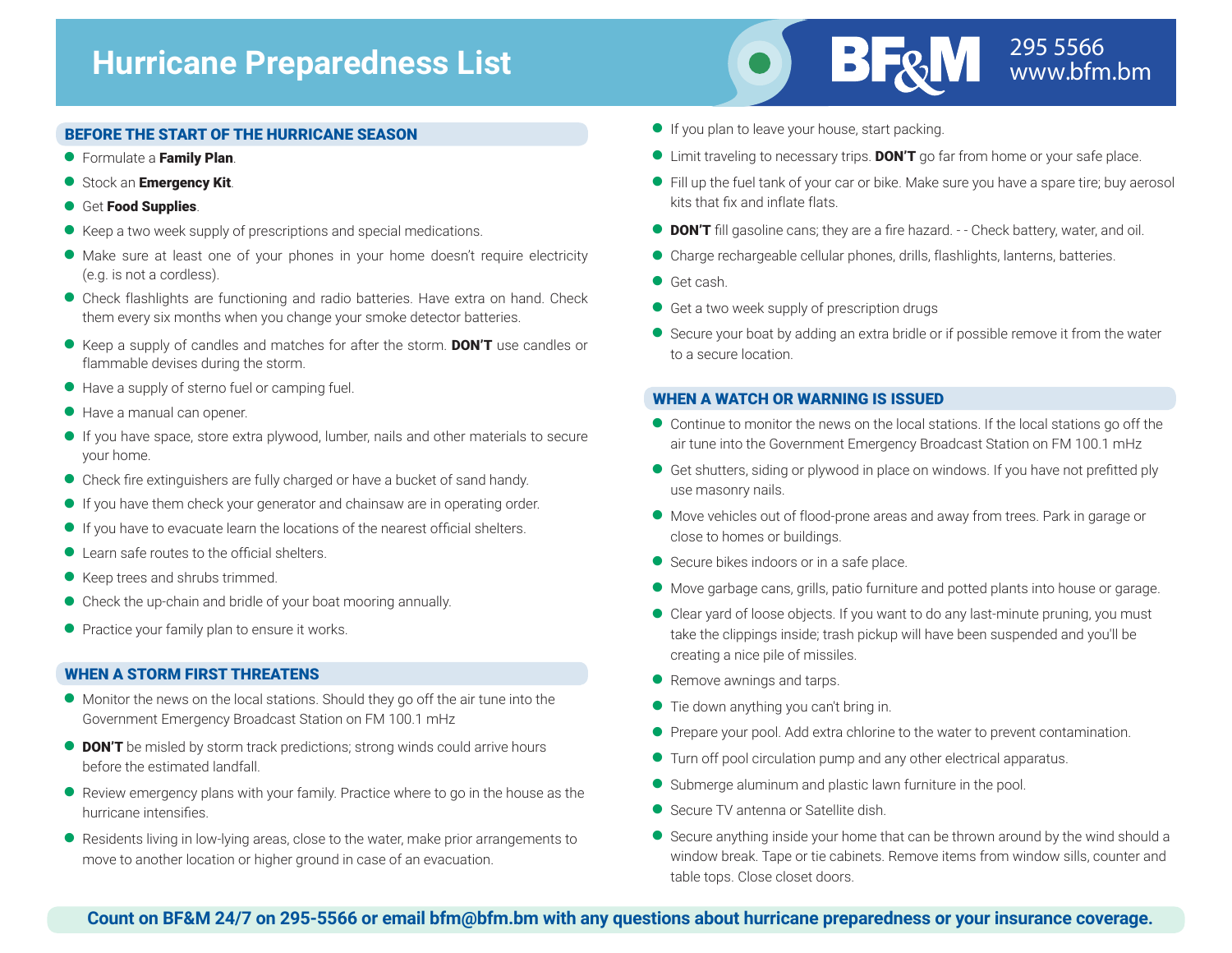

- **Turn off your gas cylinders.**
- **•** Plug downpipes on the roof to prevent salt water contamination.
- <sup>Q</sup> Check on neighbors, especially the elderly and infirmed.

## WHEN THE STORM IS HOURS AWAY

Keep in touch with the news on the local stations. Should they go off the air tune into the Government Emergency Broadcast Station on FM 100.1 mHz It is now too late to do many things outside but there is still time to:

- Fill your tub and bottles with water.
- **•** Prepare food and water according to suggestion provided in this guide.
- Secure and brace external doors, especially double doors.
- <sup>Q</sup> Move as much of your contents as possible off the floor to limit flood damage.
- <sup>Q</sup> Store valuables & personal papers (e.g. Insurance, medical records, passports etc.), in a waterproof container on the on the highest level of your home.
- **O** Unplug small appliances
- <sup>Q</sup> Move furniture away from windows or cover with plastic.
- Continue to listen to radio and television for instructions.
- <sup>Q</sup> Stay off the roads. It's too late to get supplies, and you'll be competing with people trying to get home.
- Set refrigerator to highest setting to ensure food keeps if the power goes off.
- <sup>Q</sup> Stay inside. Conditions will deteriorate rapidly, sometimes hours before landfall and often at night.
- Secure pets indoors or in protected locations elsewhere.
- **DON'T** attempt to check your boat once the winds have strengthened or the seas become too rough.

## DURING THE STORM

Stay tuned to the news on the local stations. Should they go off the air tune into the Government Emergency Broadcast Station on FM 100.1 mHz.

#### Follow instructions if ordered to evacuate

- Stav inside
- Stay away from windows and doors.
- **DON'T** use telephone or electrical appliances.
- Remember to open one window a couple of inches on the leeward side of the building away from the approaching storm. If the 'eye' passes directly over the island remember to switch windows as the winds will return from the opposite direction.
- <sup>Q</sup> If storm becomes intense, retreat to designated interior hurricane safe room.
- <sup>Q</sup> If you fear your house will come down around you, get into a bathtub and place a mattress over you.
- <sup>Q</sup> If the power goes out leave a light switched on, so you will know when power is restored.

## If an Evacuation is Necessary

- <sup>Q</sup> If officials order an evacuation, leave as soon as possible
- <sup>Q</sup> If time permits, secure your home
- **O** Unplug appliances
- **Turn off electricity and the main water valve**
- **Turn off external gas cylinders/gas main**
- Elevate furniture to protect it from flooding or move it to a higher floor
- Take your pre-assembled emergency supplies and warm protective clothing
- <sup>Q</sup> Avoid flooded roads and washed out bridges

## AFTER THE STORM

- Stay tuned to the news on either the local stations or the Government Emergency Broadcast Station on FM 100.1 mHz
- **DON'T** leave your home or shelter until emergency officials (EMO) tell you it's safe. You may only be in the eye, with half the storm - sometimes the stronger half - still to come.
- If you're not at home, **DON'T** return until you get the all-clear. Roads may be blocked by debris. Wait to learn from broadcast reports or shelter officials which roads are passable.
- Stay out of the way of Rescue workers. **DON'T** hinder their efforts.
- **DON'T** sightsee. Keep the roads clear for emergency vehicles.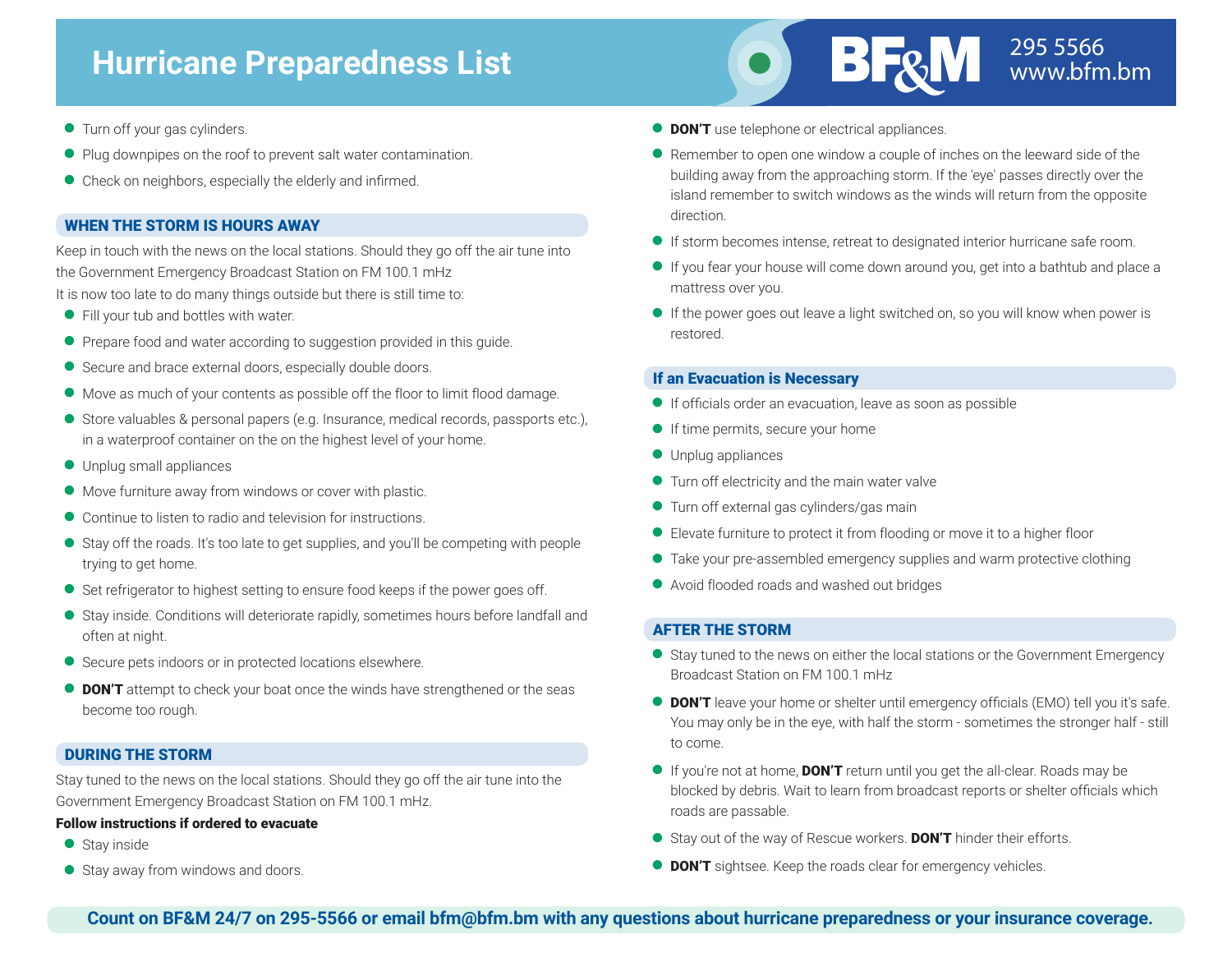# 295 5566 **Hurricane Preparedness List** www.bfm.bm

- **O** Driving will be treacherous. Roads may be filled with debris and downed power lines. If your neighborhood floods during the storm, listen to the radio for instructions. Rising water may require you to leave even after the storm has passed.
- <sup>Q</sup> Watch and listen for reports of storm-spawned tornadoes.
- **DON'T** call police, emergency unless you have a life-threatening emergency.
- Report downed power lines and power outages to utility officials at 955
- **DON'T** touch power lines. Watch for downed lines. Assume all lines are live unless told otherwise.
- <sup>Q</sup> If you have lost your electricity open the refrigerator/freezer doors sparingly.
- <sup>Q</sup> Watch your step. The area will be covered with broken glass and other debris. If damaged your home, your porch or tree limbs may be weakened and could give way.
- <sup>Q</sup> Use your cell phones sparingly; they may be your only working phones. Battery life is limited. If you must call loved ones to let them know you're all right, be brief to free lines for others.
- <sup>Q</sup> If the electrical wiring in your house is damaged, turn off the electricity at the mains.
- <sup>Q</sup> Make a list of damage to your house, contents car or boat. At the earliest opportunity report any damage to your insurance company so that they can assist you in restoring the loss
- $\bullet$  Check on neighbors, especially the elderly and infirmed
- Sterilize or boil your drinking water (see the Water section below for details)
- Check for gas leaks. If you smell gas or hear a blowing or hissing noise, quickly leave the building and leave the doors open. If you have not already done so turn off external gas cylinders/gas main. Call the gas company, Police or the fire Service

## FIRST AID KIT

- Gauze, 2" x 2", Triangle Bandage, Elastic Bandage 4", Elastic Bandage 2"
- <sup>Q</sup> Vaseline, Savlon Cream, Hydrogen Peroxide, Dermoplast / Bactine
- <sup>Q</sup> Tweezers, Instant Cold Pack, Ipecac Syrup, Eye Wash / Drops
- Eye Pads 2", Band Aids, Dressing, Strip, Aspirin or ibuprofen



- First Aid book", Smelling Salts, "Q" Tips, Thermometer, Swabs,
- <sup>Q</sup> Absorbent Lint, Mercurochrome, Air Way Tube, Alcohol, Iodine
- <sup>Q</sup> Small Trash bags, Safety Pins, "Mosquito repellant"

#### FAMILY PLAN

- <sup>Q</sup> Discuss the type of hazards that could affect your family. How vulnerable is your home to storm surge, flooding and wind.
- <sup>Q</sup> Designate a safe room or the safest areas in your home for each hurricane hazard. In certain circumstances the safest areas may not be your home but within your community. Learn the location of the closest official shelters.
- Establish escape routes from your home and places to meet.
- <sup>Q</sup> Have a single point of contact for all your family members.
- <sup>Q</sup> Make a plan now for what to do with your Pets if you need to evacuate.
- **•** Post emergency telephone numbers by your phones and make sure your children know how and when to call 911.
- Check your insurance policies for wind, flood and rain coverages.
- <sup>Q</sup> Stock non-perishable Foods and an Emergency Kit.
- <sup>Q</sup> Have an FM radio tuned to 100.1 mHz. Remember to replace its battery every 6 months, as you do with your smoke detectors.
- <sup>Q</sup> Make sure everyone knows the location of electrical, water and gas shut-offs as well as how and when to shut them off."
- **•** Practice your family plan to ensure it works
- Take First Aid and CPR classes

#### EMERGENCY KIT

- Flashlights, extra bulbs & batteries
- Battery-operated FM radio & batteries
- Battery-operated lanterns, extra bulbs & batteries or propane lantern
- First Aid Kit, Candles & matches
- Ice Chest